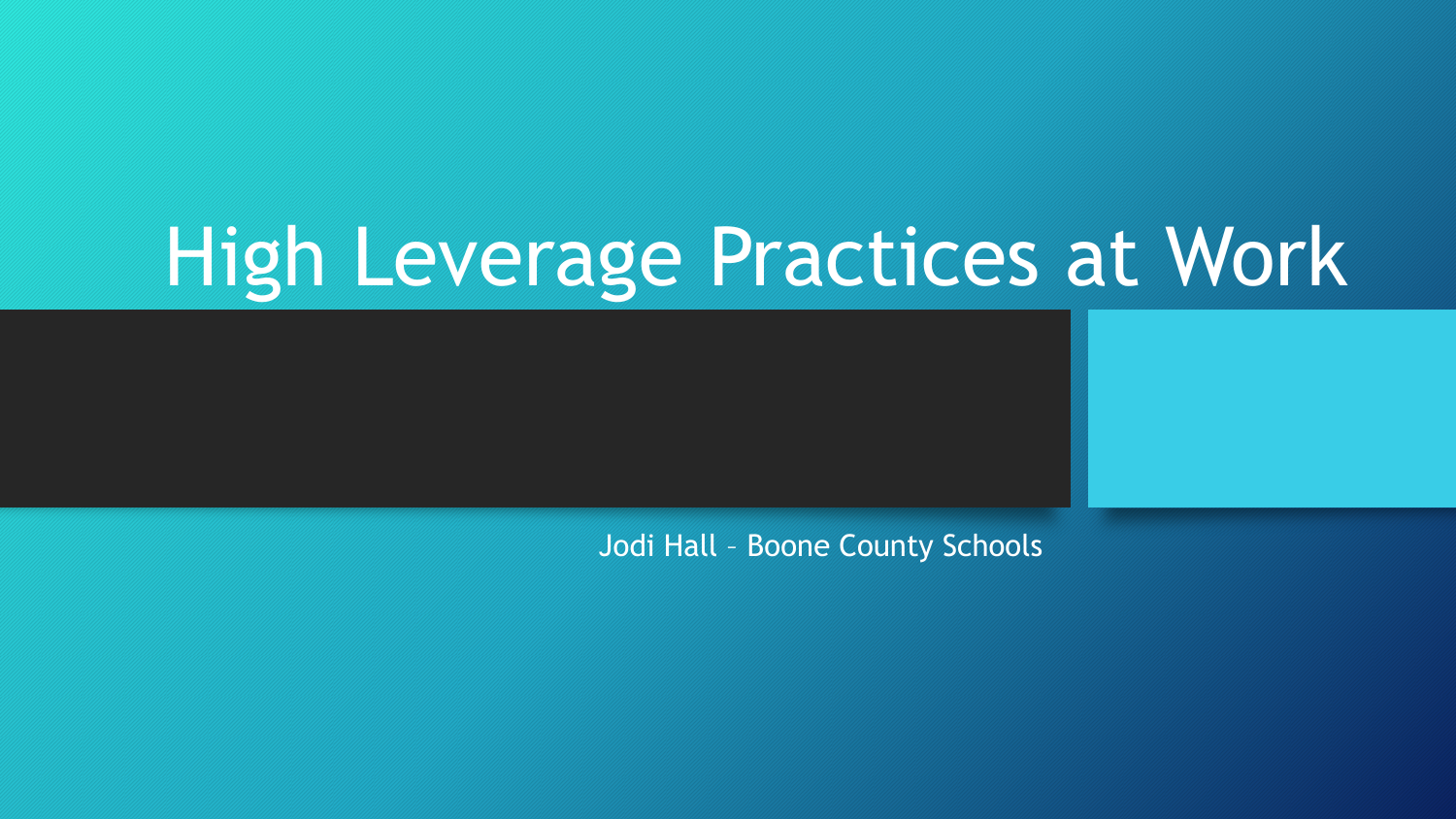# Learning Objectives

- Awareness of High Leverage Practice work and resources available
- Understanding of our process using HLP goals and implementing change
- Benefits of focused district work on increasing achievement through the use of High Leverage Practices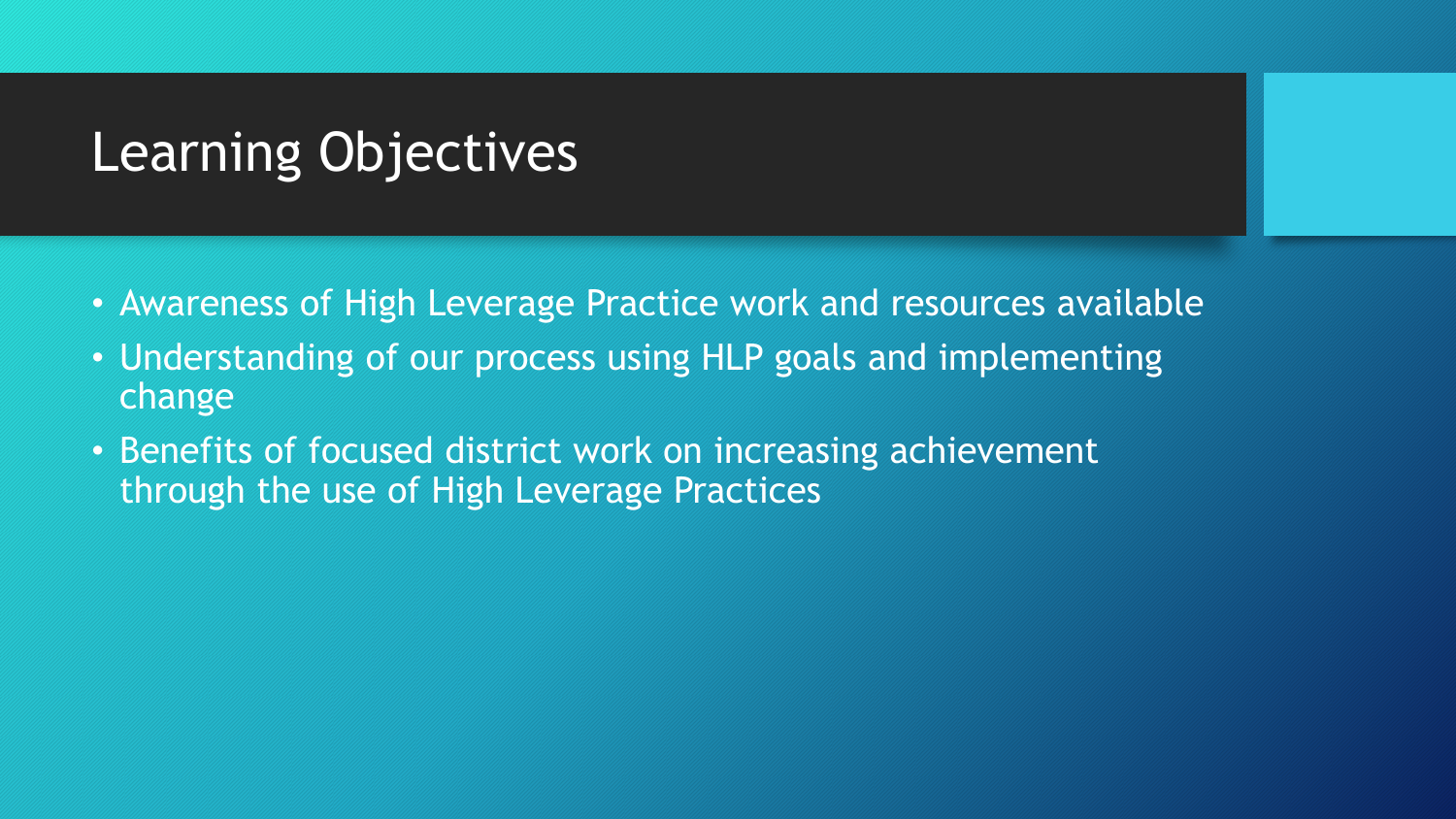# Boone County and Thomas More University

CEEDAR: Collaboration for Effective Educator Development, Accountability and Reform

KEEP: Kentucky Excellence in Education Preparation

TYT **CEEDAR** 

CEEDAR Center/KEEP partnership – Partnership to provide intentional/high quality clinical experience in diverse settings where evidence based practices and HLP's are modeled and linked to coursework.

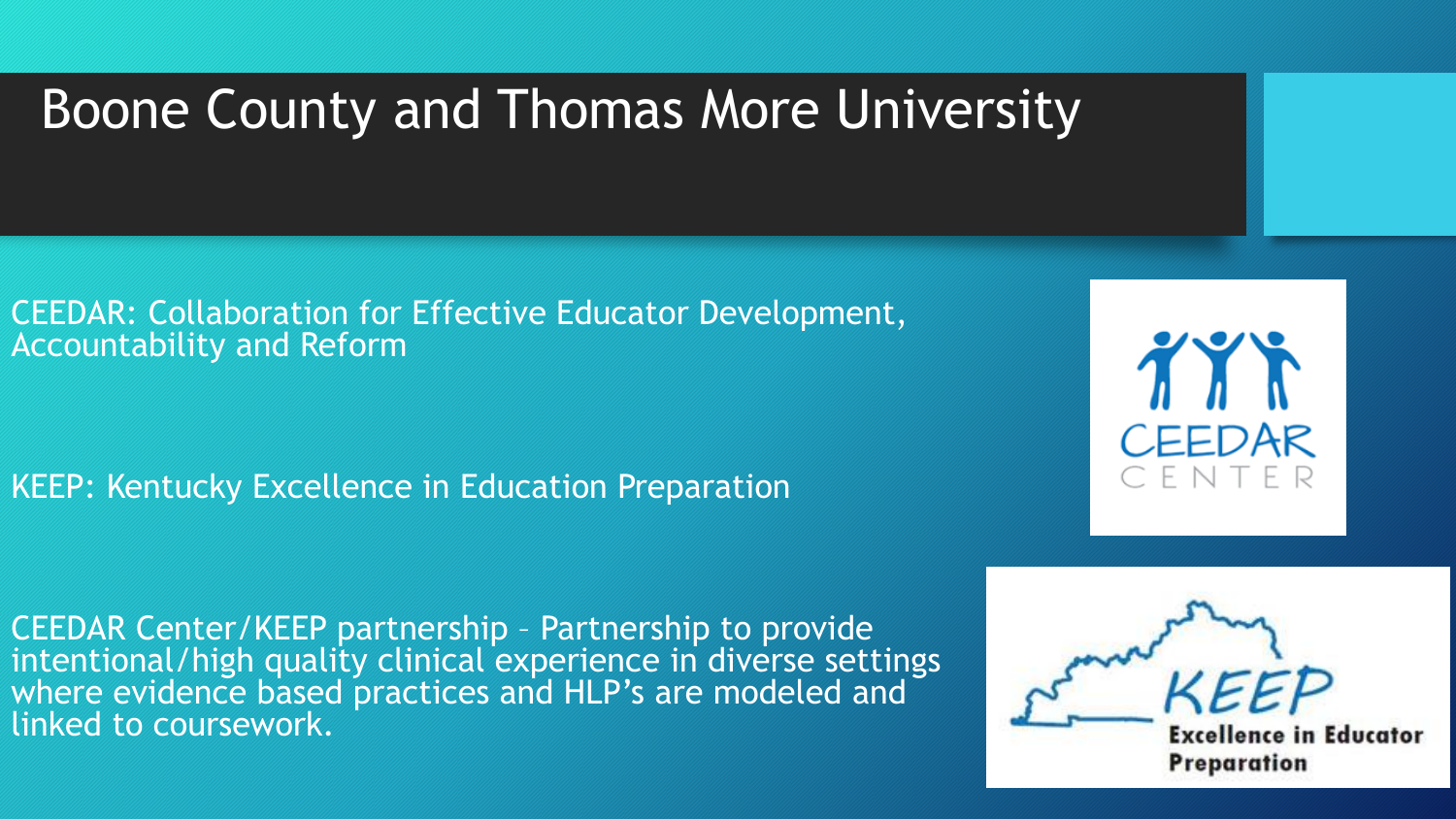#### **Thomas More College and Boone County Schools: Partners in Education Excellence**

HLP and InTASC data (Content Knowledge, Application of Content, Planning for Instruction, and Instructional Strategies will be collected during student teaching and practicums.

Stakeholders: LEA: Yealey Elementary School Faculty IHE: Thomas More Faculty PST: Thomas More Students

Analyze data from recent (1-3 years) IHE students and discuss strengths and weaknesses of classroom practices to determine HLP that need additional focus.

Stakeholders: IHE: Thomas More Faculty

> **Continuous Collaborative Improvement**

Pre-service teachers gain hands on experience in HLP through practicums and student teaching.

Stakeholders: LEA: Yealey Elementary School Faculty PST: Thomas More Students

HLP- High-Leverage Practices

- IHE Institution of Higher Education (Thomas More University)
- LEA Local Education Agency (Boone County Schools)
- PST -- Pre-service teachers, Thomas More Students

Provide professional development to LEA teachers as needed to ensure that HLP's are embeded into classrooms allowing for more effective collaboration, assessment, socialemotional-behavorial pratices, and instruction.

Stakeholders: LEA: Yealey Elementary School Faculty IHE: Thomas More Faculty

Ensure HLP are built into IHE class framework through syllabus review, analysis, and editing.

#### Stakeholders:

LEA: Yealey Elementary School Faculty IHE: Thomas More Faculty



Work with IHE and LEA administrators to build common goals to ensure that pre-service teachers are gaining handson experience and observing HLP's.

#### Stakeholders:

LEA: Yealey Elementary School Faculty IHE: Thomas More Faculty

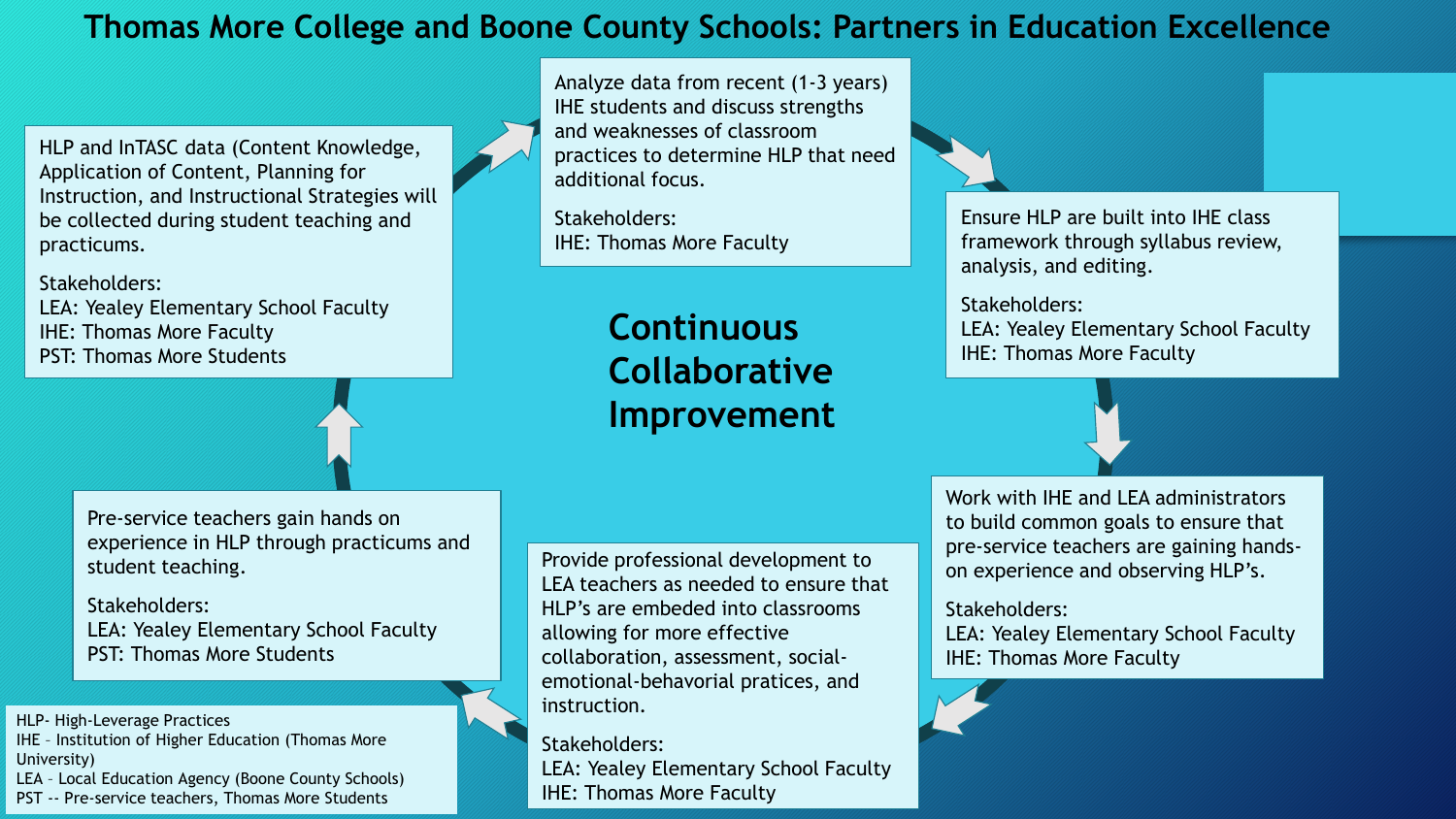## Table Talk

Your Table = Your Team

Team Captain: Individual at the table furthest to the right

Team Assignment:

Using the following scale rate yourself on your knowledge of High Leverage Practices hold up the number that best represents you.

1- I feel as if I am an expert on High Leverage Practices

- 2 I have a good amount of knowledge on HLP's and could explain them if needed
- 3 I have heard of them but could not explain them to someone else if they asked
- 4 I have no idea what your talking about

Team Captains: Only after everyone has answered, average your table, stand up, and hold up your teams average so I can see.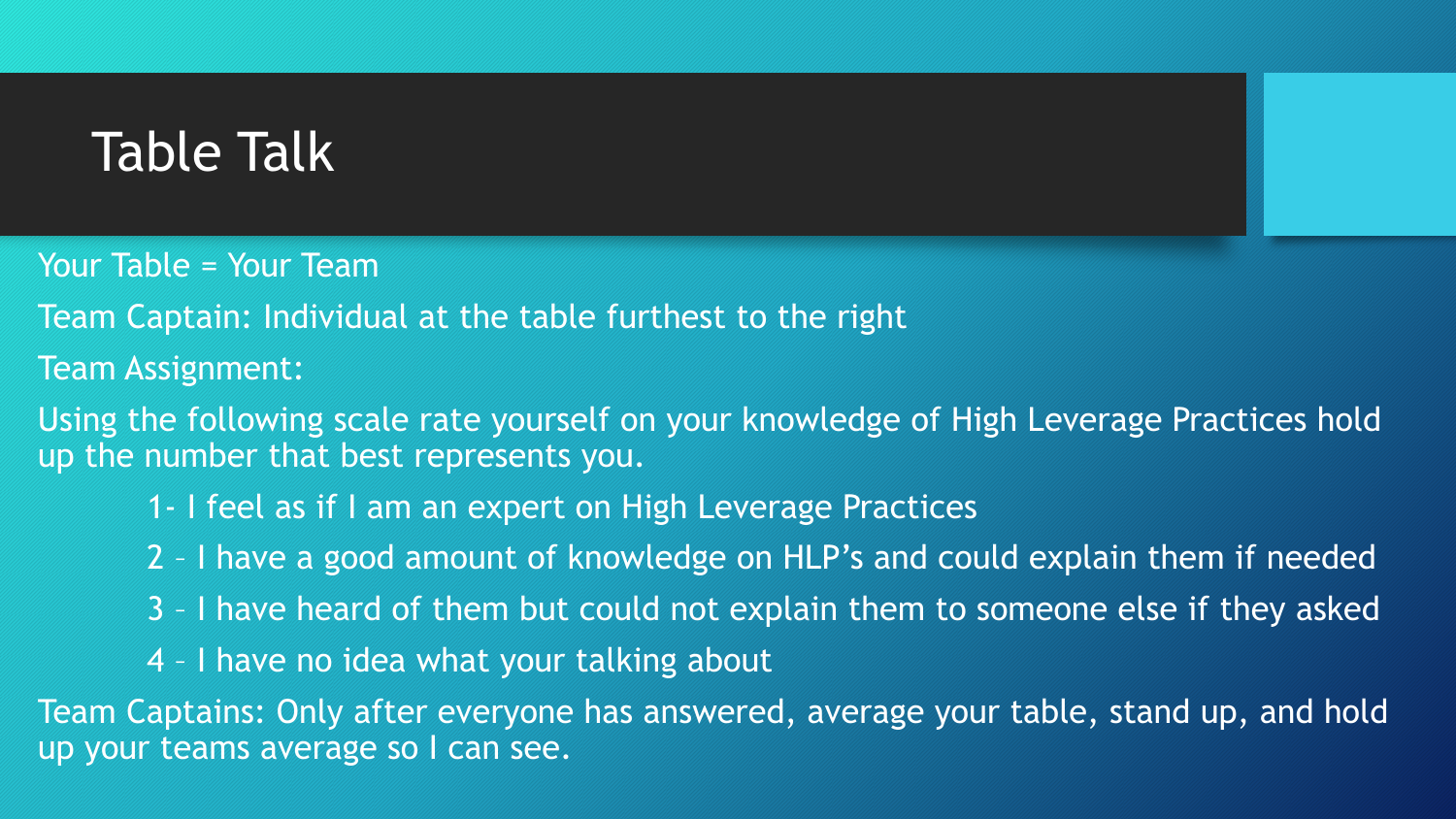# High Leverage Practices

High-leverage practices are frequently occurring educational practices that all K–12 special educators should know how to do. HLPs must be fundamental to effective teaching, used freguently by teachers, cut across instructional content, apply to many age levels and different types of learners, and improve student outcomes.

#### The twenty-two high-leverage practices cover the areas of:

- Collaboration
- Assessment
- Social/Emotional/Behavioral
- Instruction

The HLPs are practices that are foundational to effective teaching. These are practices we want graduates of teacher education programs and in-service teachers to use on a regular basis.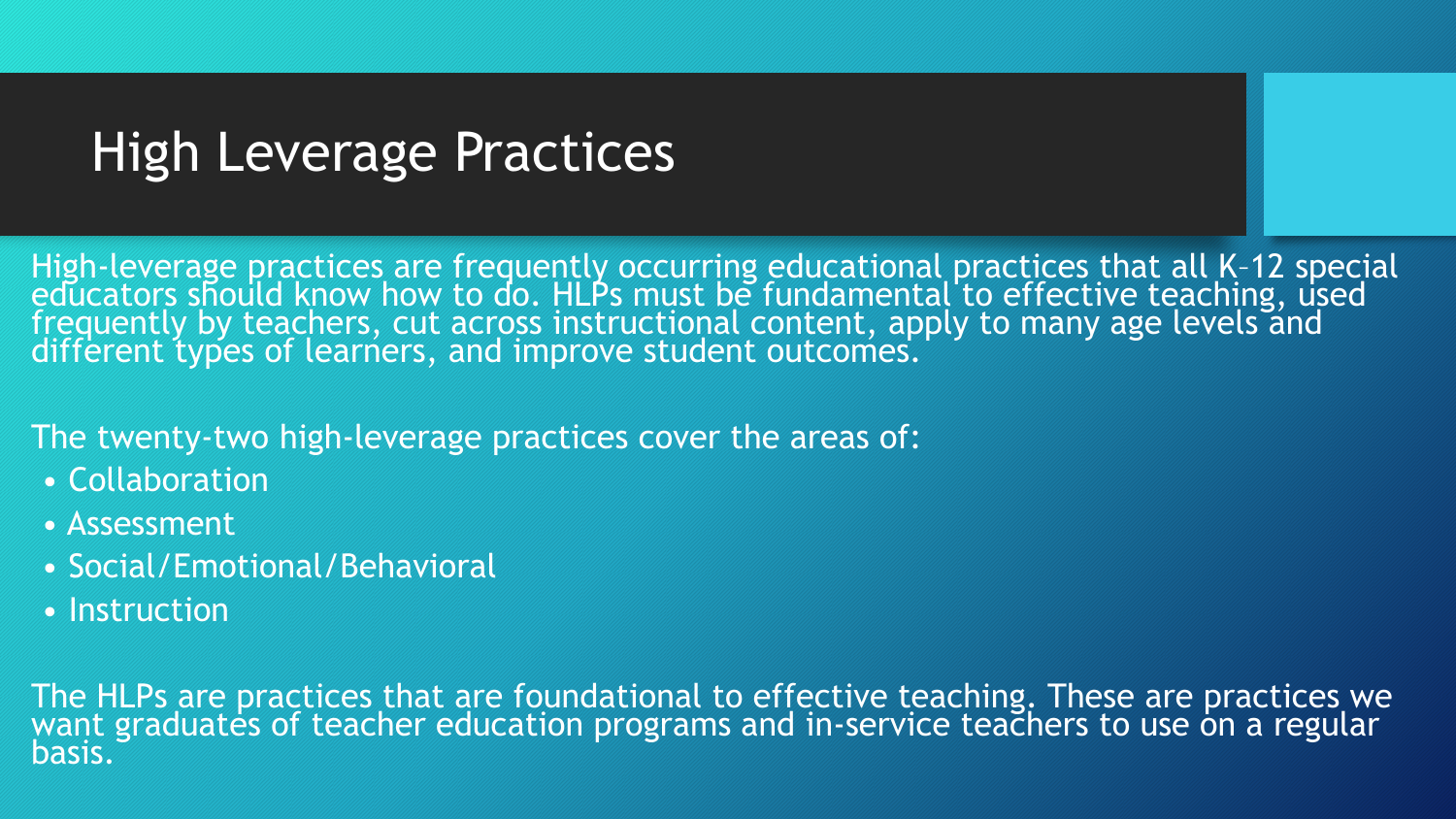### Resources and References

- <https://highleveragepractices.org/>
- <https://explicitinstruction.org/>
- <https://www.kaganonline.com/>
- <https://www.fountasandpinnell.com/lli/>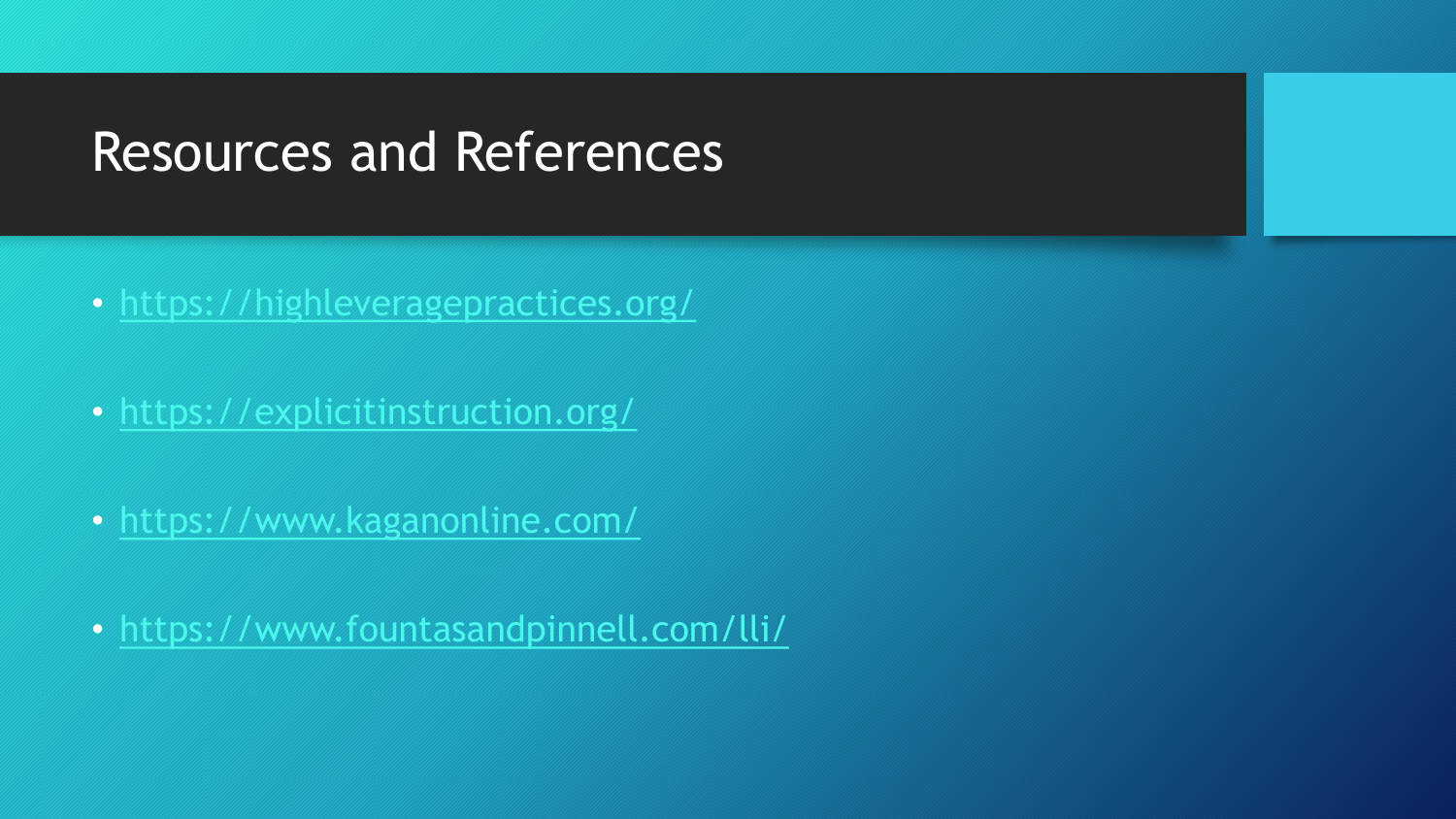# Rally Reflection

When prompt is given you will think about your answers.

Then you will take turns with your partner answering the prompt.

Give one answer then let you partner give an answer. Continue to rally back and forth until the time ends.

Thank your partner for their ideas.

Prompt: Share a way you can use the HLP resources with your District or Schools.

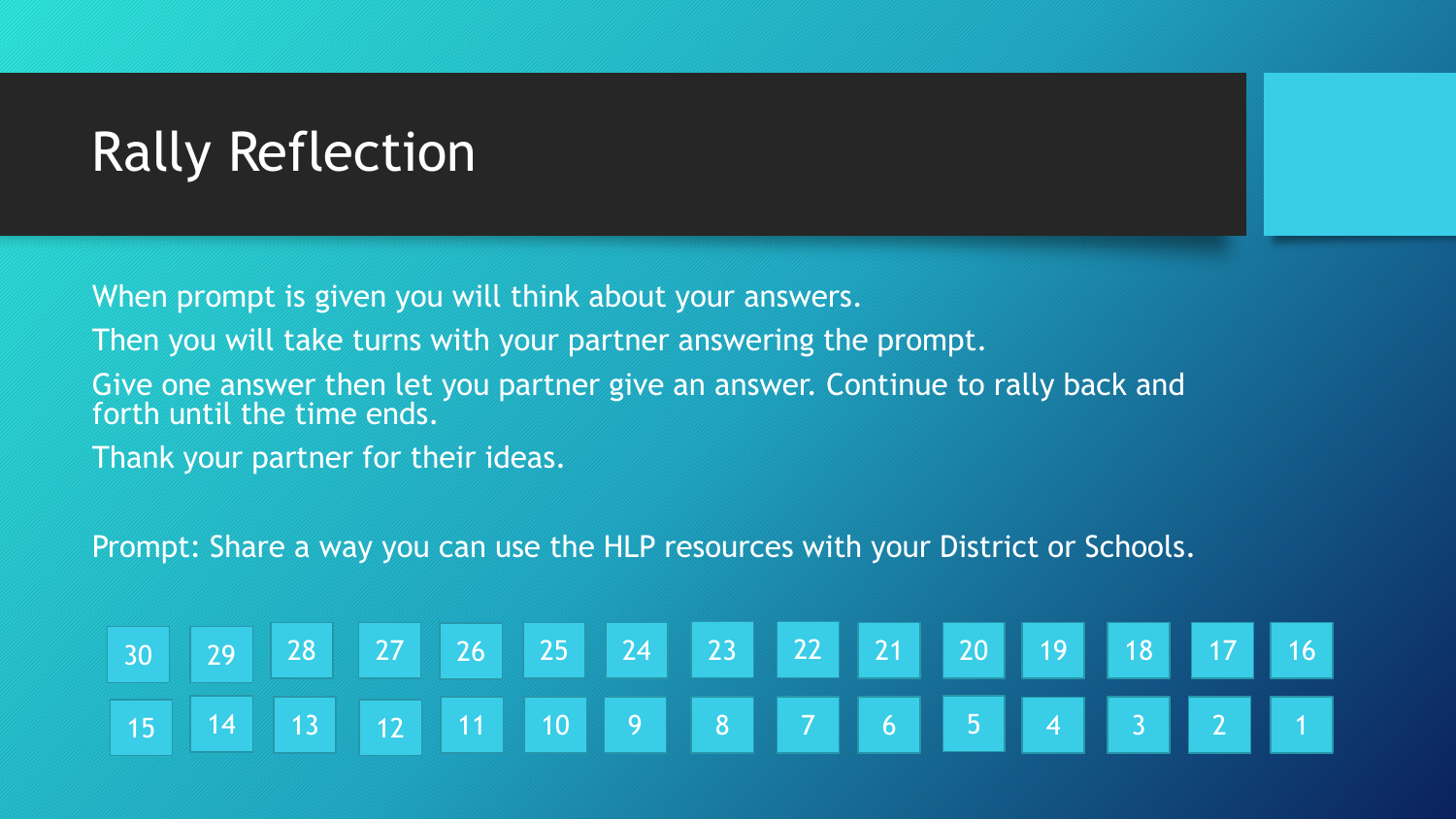

To increase engagement and achievement of special education students in the general education, collaborative, and resource settings.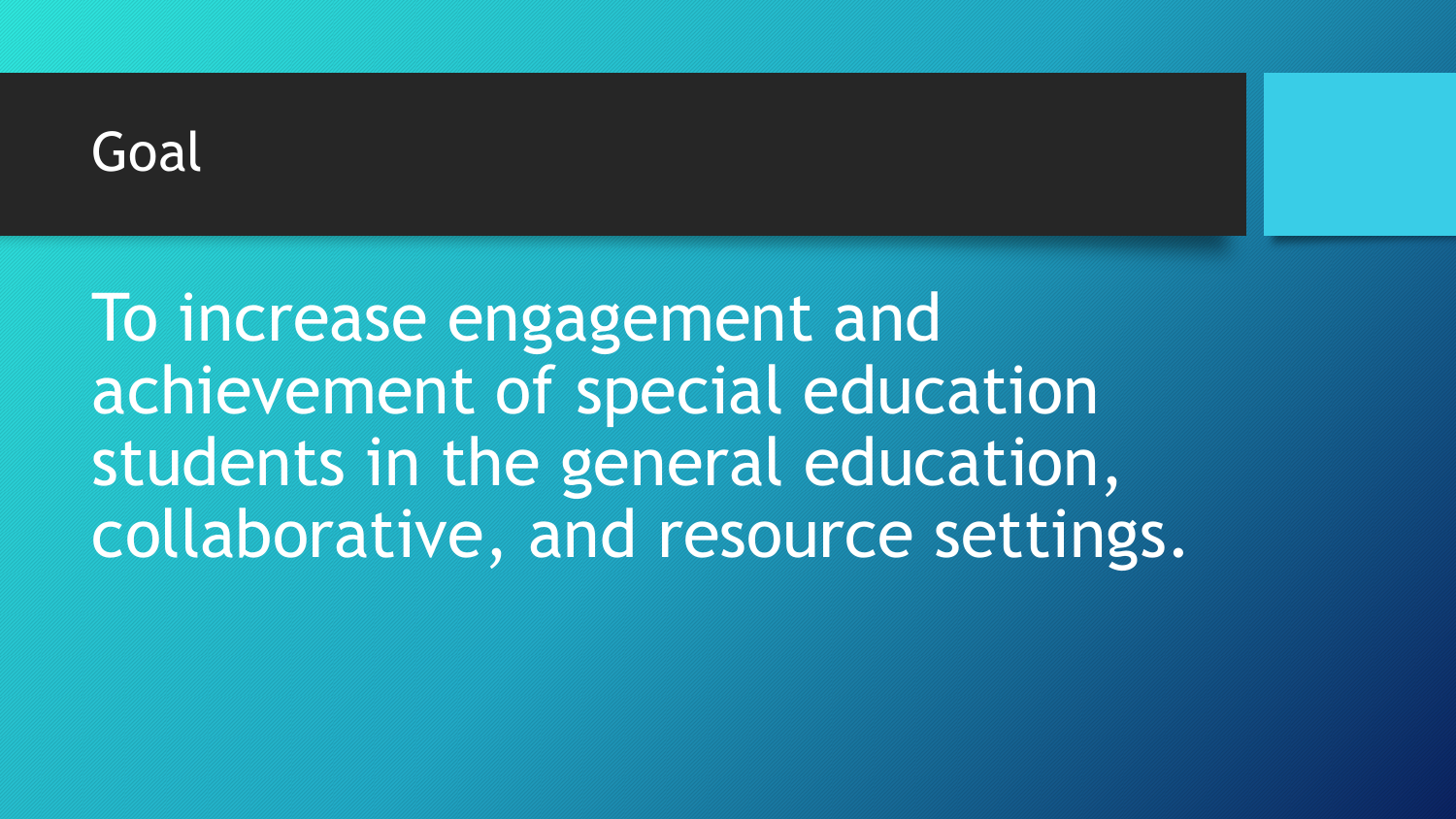### District/School Wide Focus:

### Collaborative Classroom Focus:

### Resource Room Focus: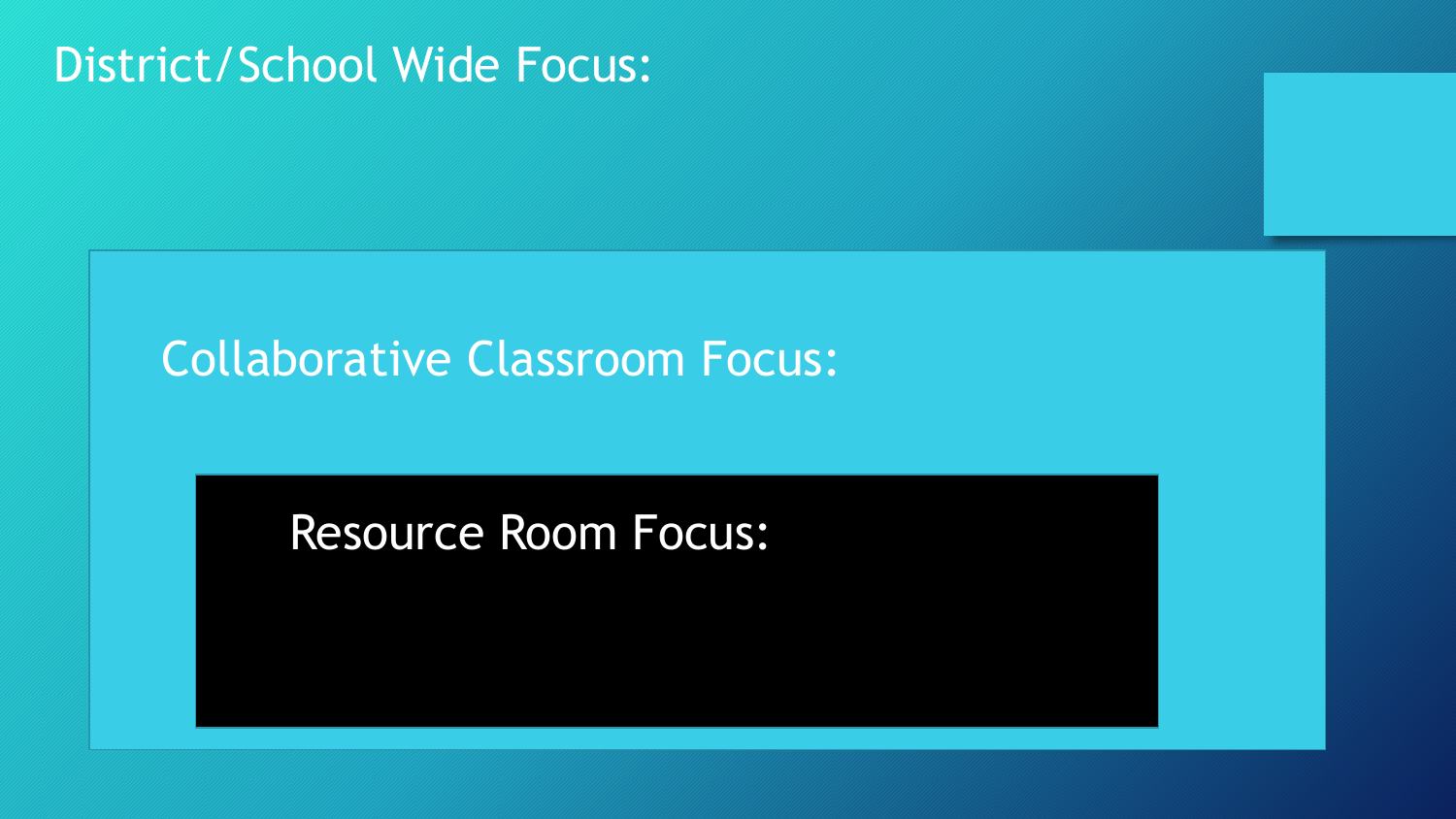District/School Wide: Increasing engagement and opportunities to respond for all students using teaching structures that promote accountability and interdependence.

Collaborative classroom focus:

Resource room focus: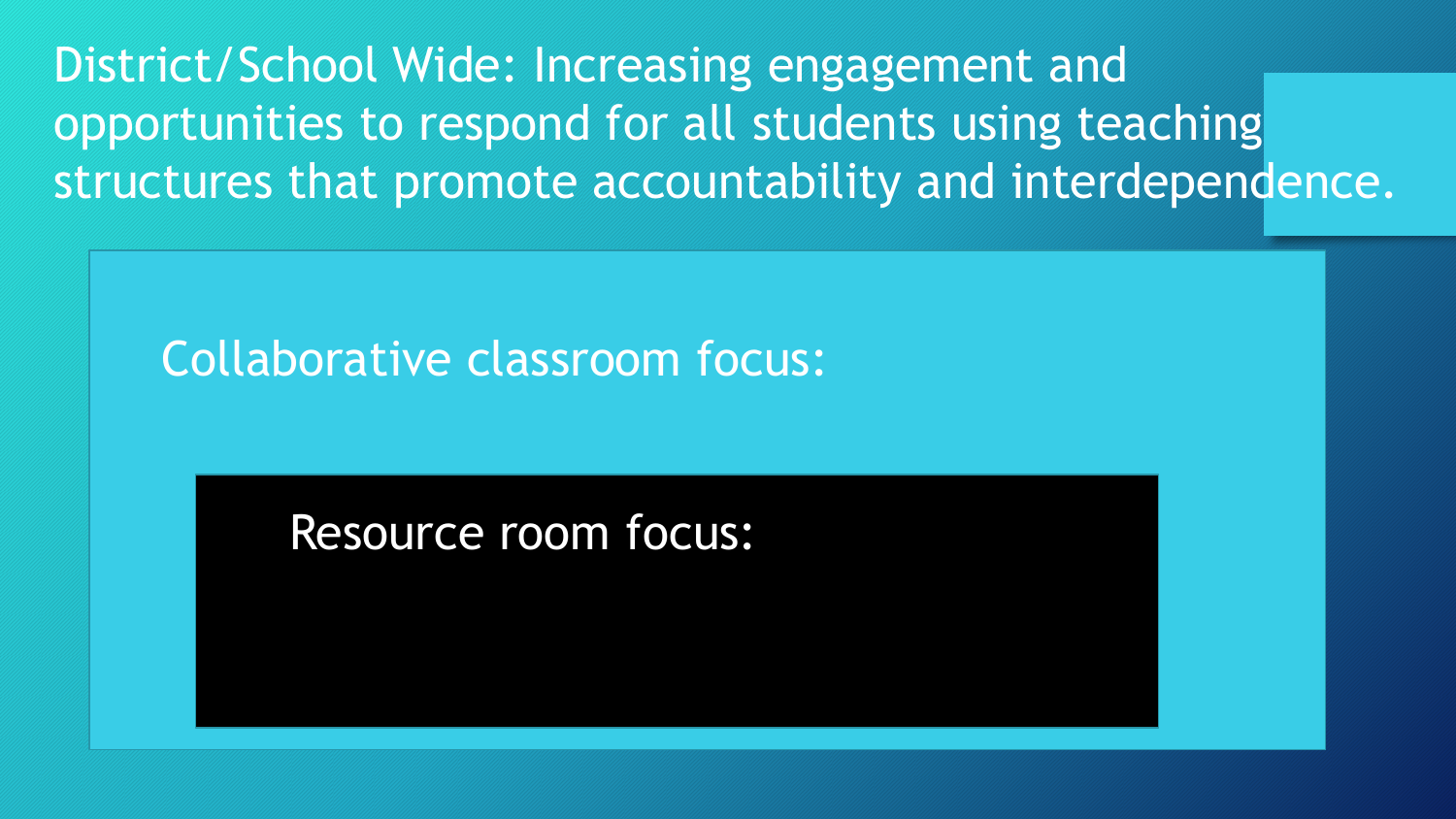# Student Engagement

# **High Leverage Practice Goal**

Focus - HLP18: Use strategies to promote active student engagement.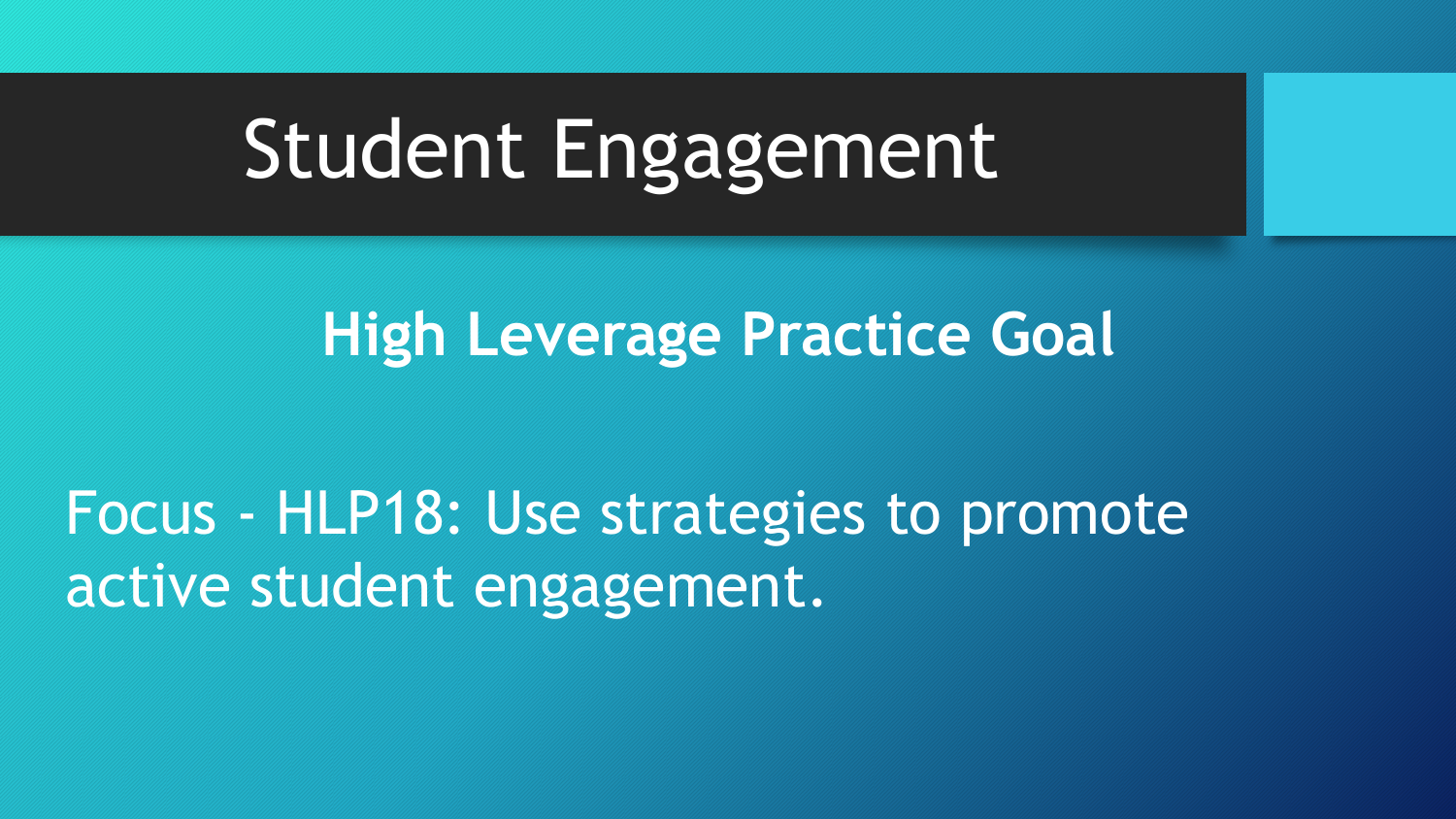# Student Engagement

#### **Data:**

eleot walk-through data STAR reading and math data Would recommend behavior referral data

#### **Implementation:**

Kagan Learning Structures Training:

- Training for school teams (Administration, Coach, Teachers)
- Additional teachers trained: This has occurred multiple times over 2 years

Coach support and modeling

Training on HLP's at the special education start of year training Professional Development using the same teaching structures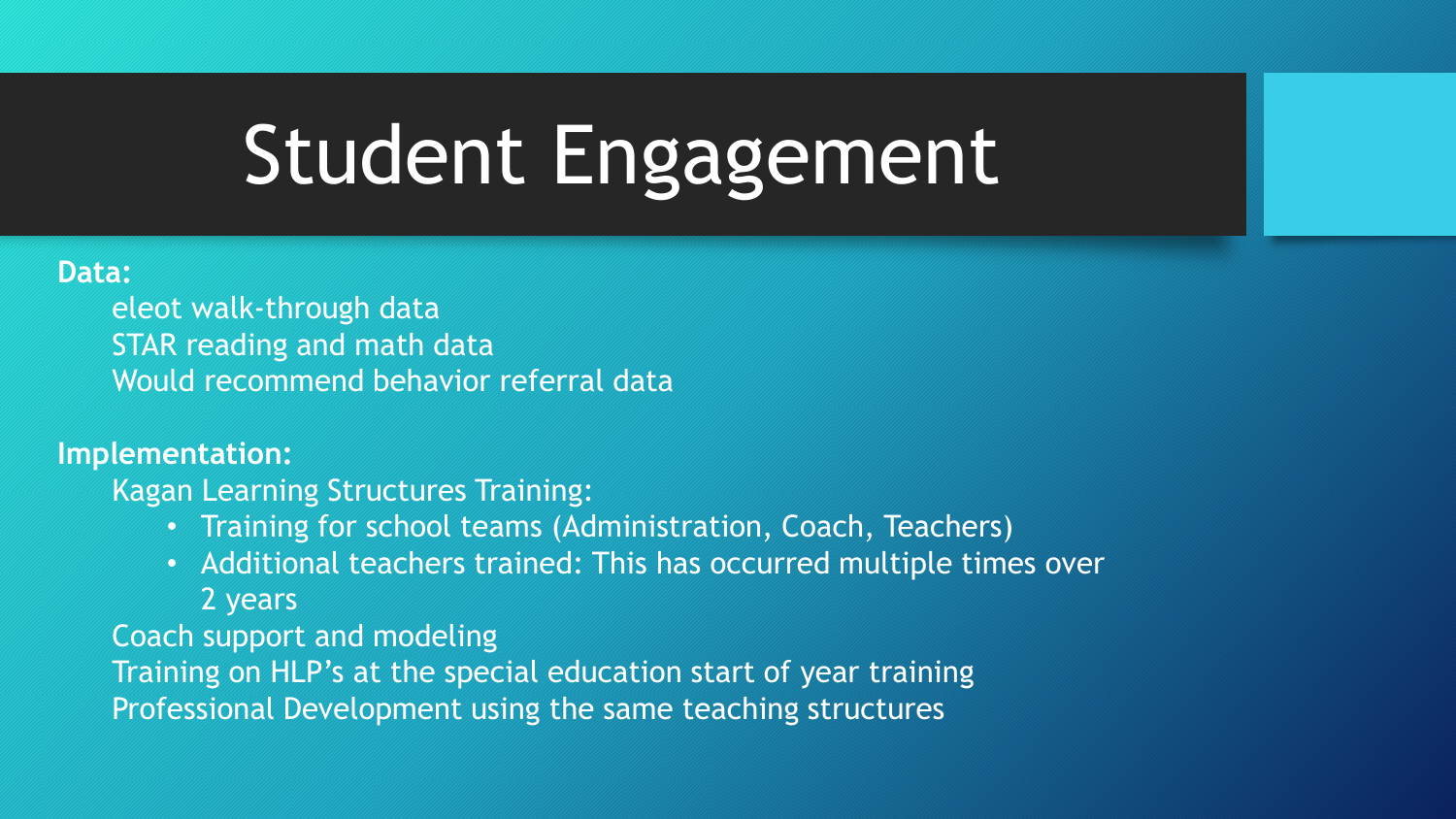### Timed Rally Reflection

When prompt is given you will think about your answers. Then you will take turns with your partner answering the prompt. Each partner will have 1 turn and 15 seconds to answer. Thank your partner for their ideas.

Prompt: After participating in Table Talk (Rate your knowledge on HLP's) and Rally Reflections (How you can use HLP's in your buildings), explain the difference you see in your response/participation rate and the effect that it has on engagement.

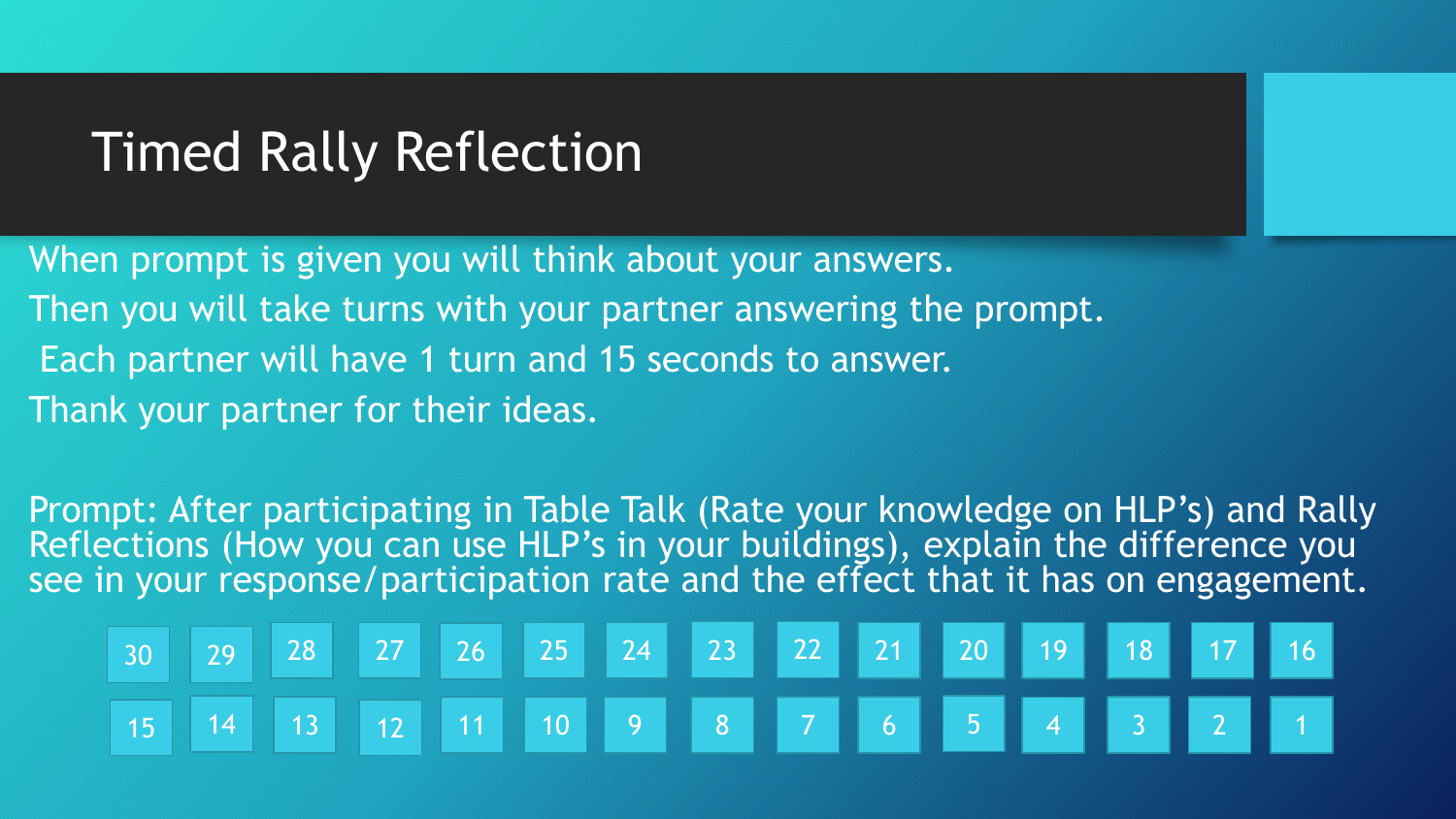### **Benefits**

Management: Increased engagement decreases behavior issues Interdependence: Task completion is dependent on **everyone** taking part Individual Accountability: **Everyone** is responsible for perform Participation: Participation is approximately equal for **all** HLP7: Establish a consistent, organized, and respectful learning environment HLP9: Teach social behaviors **INCREASED LEARNING FOR ALL STUDENTS**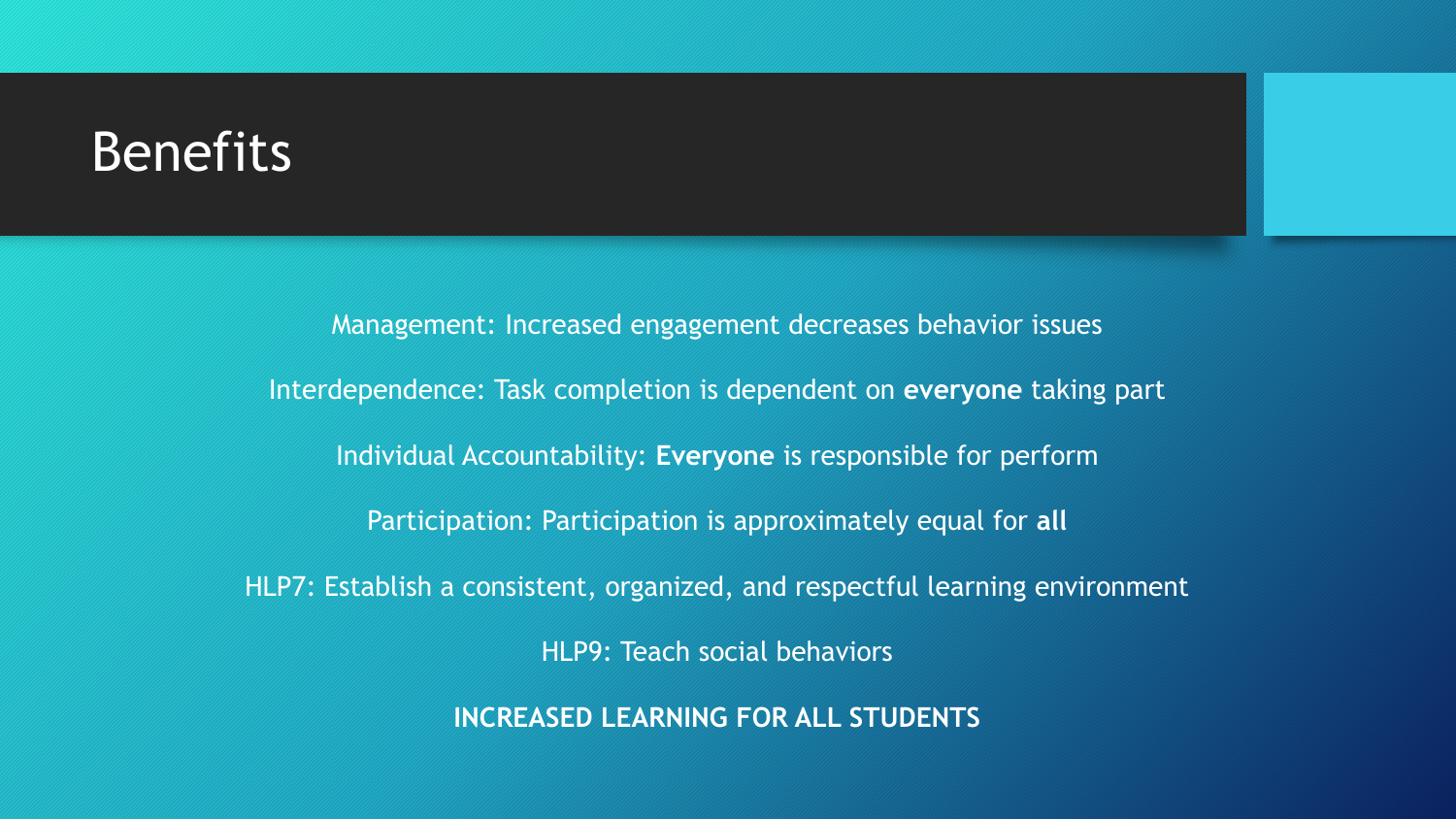# Special Education Planning Process Program Centered Planning

School North Star Goals Define the goals (what does that look like) Current strengths Practices we need to strengthen Barriers (e.g – master schedule, common plan) Resources needed (e.g professional development) Prioritize Action Plan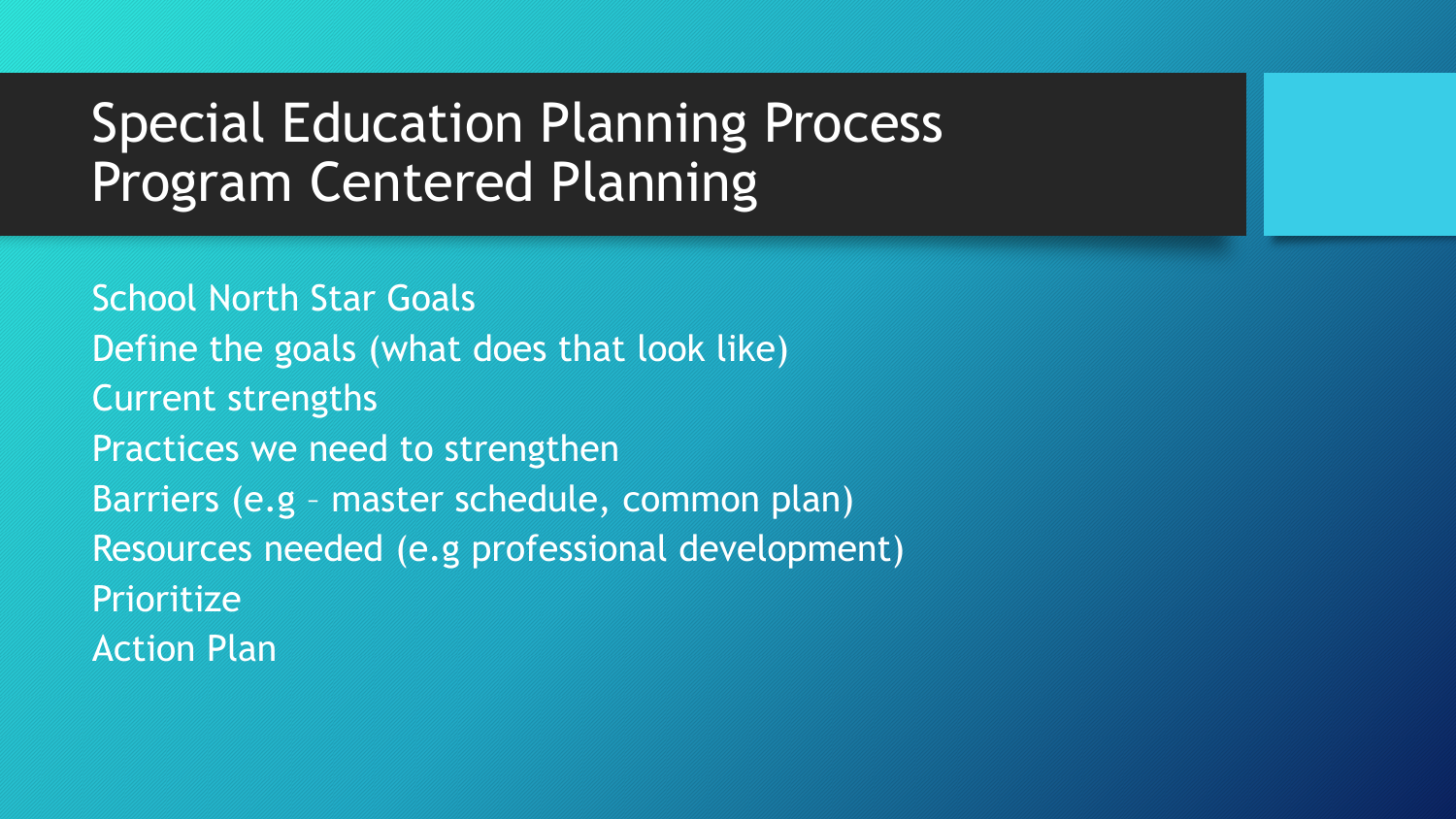District/School Wide: Increasing engagement and opportunities to respond for all students using teaching structures that promote accountability and interdependence.

### Collaborative classroom focus: Explicit Instruction to maximize student academic growth.

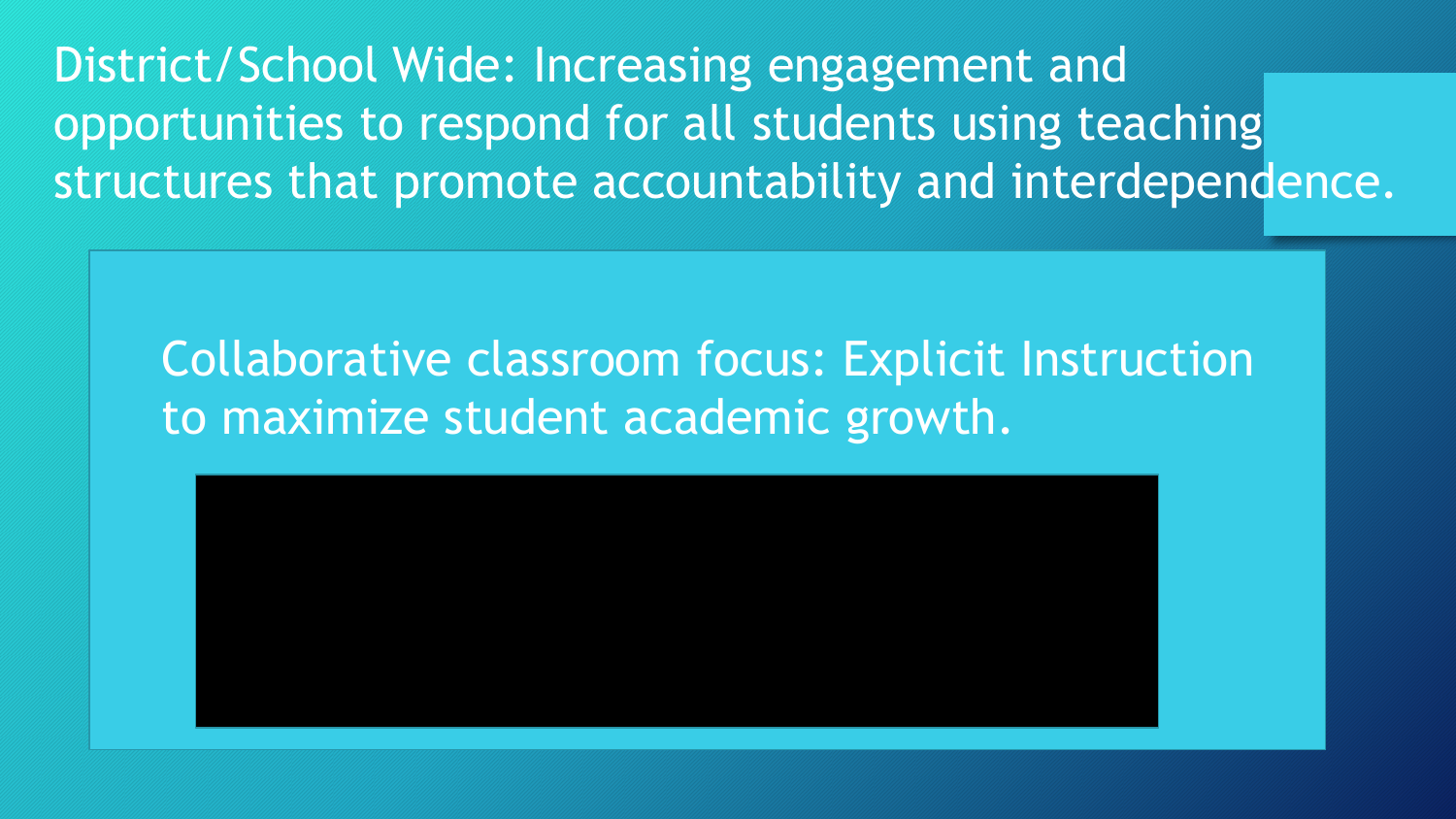Collaborative classroom focus: Explicit Instruction to maximize student academic growth.

# **High Leverage Practice Goal**

# HLP16: Use explicit instruction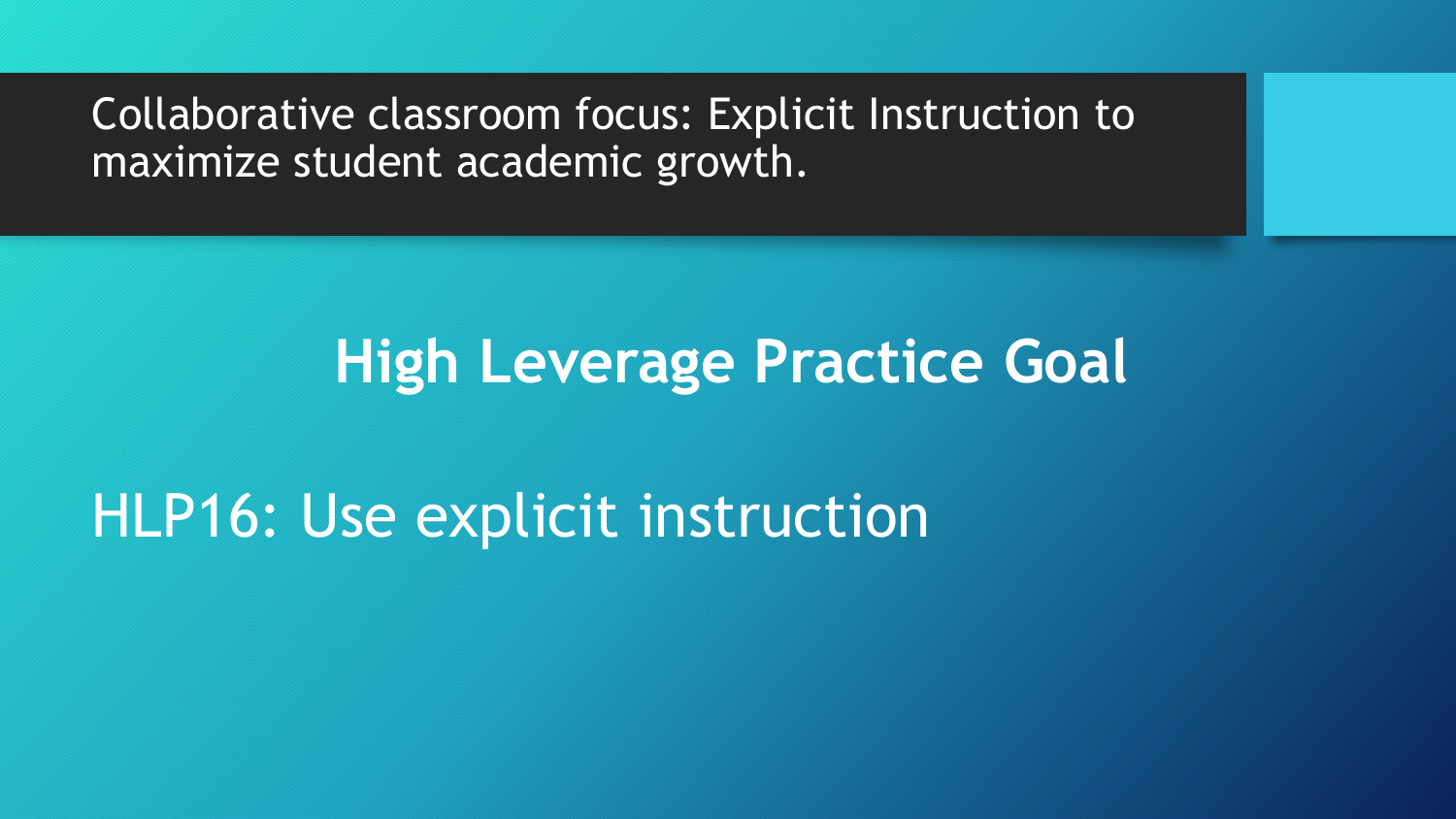## Explicit Instruction

- How we design and deliver instruction
- Focus on 16 elements from the Explicit Instruction Book
	- Engagement
	- Logical sequence in lesson
		- Purpose is clear and using systems within our teaching helps to reduce anxiety of what we are going to be doing so the students can focus on what we are learning.
	- Clear models and explanations of the content
	- Opportunities to practice and recall
	- Opportunities to respond and specific meaningful instructional feedback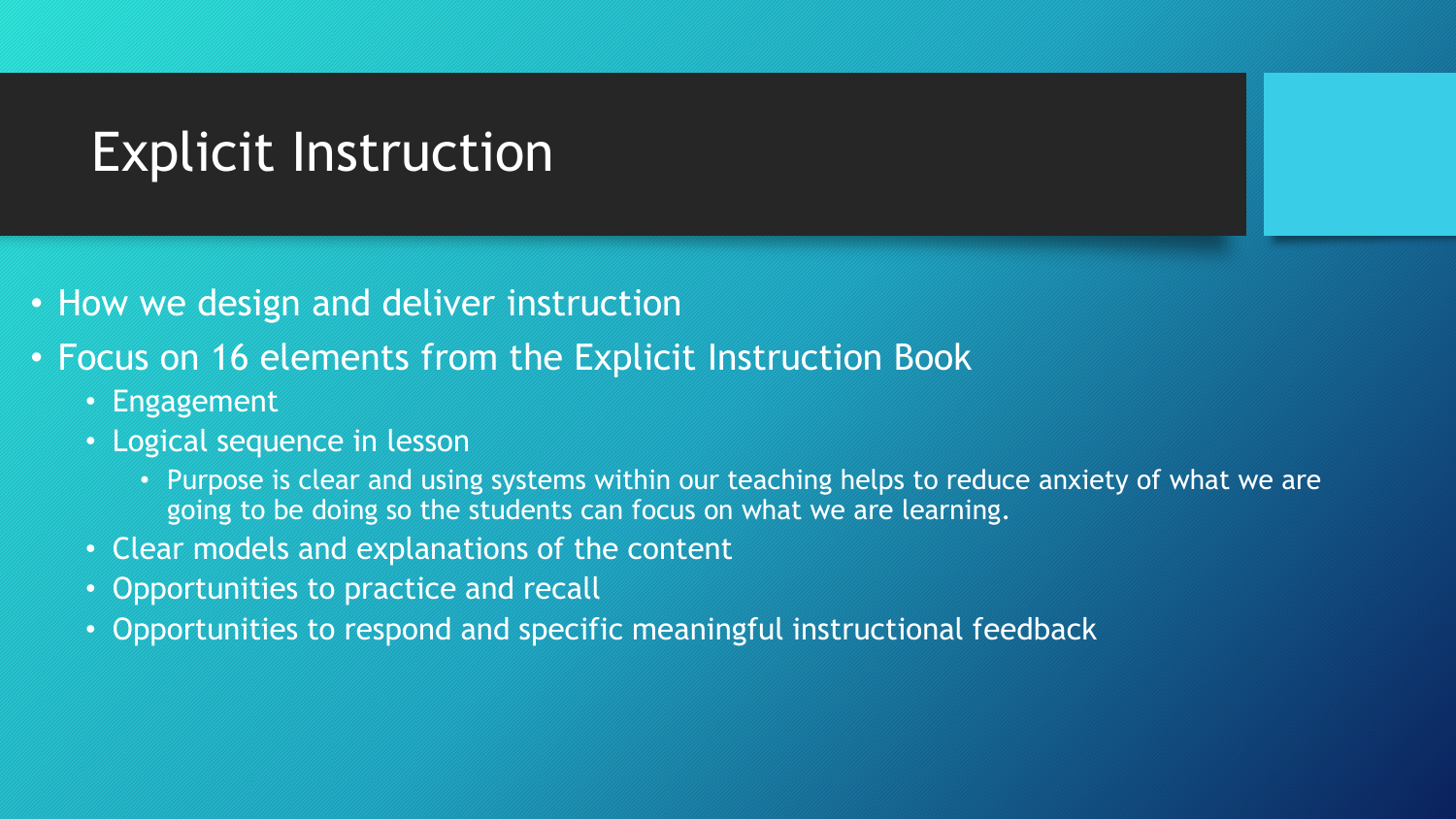### Explicit Instruction

#### **Data:**

eleot walk-through data STAR reading and math data

#### **Implementation:**

Training by Anita Archer

- Explicit Instruction Training from NKCES:
	- Training for school teams (Special Education Teacher and General Education Coteaching partners)
	- Books provided to everyone who attended the training

Coach support and modeling

Training on HLP's at the special education start of year training

Professional Development using the same teaching structures

Monthly SE PLC's to discuss use, instructional ideas, book, and support needed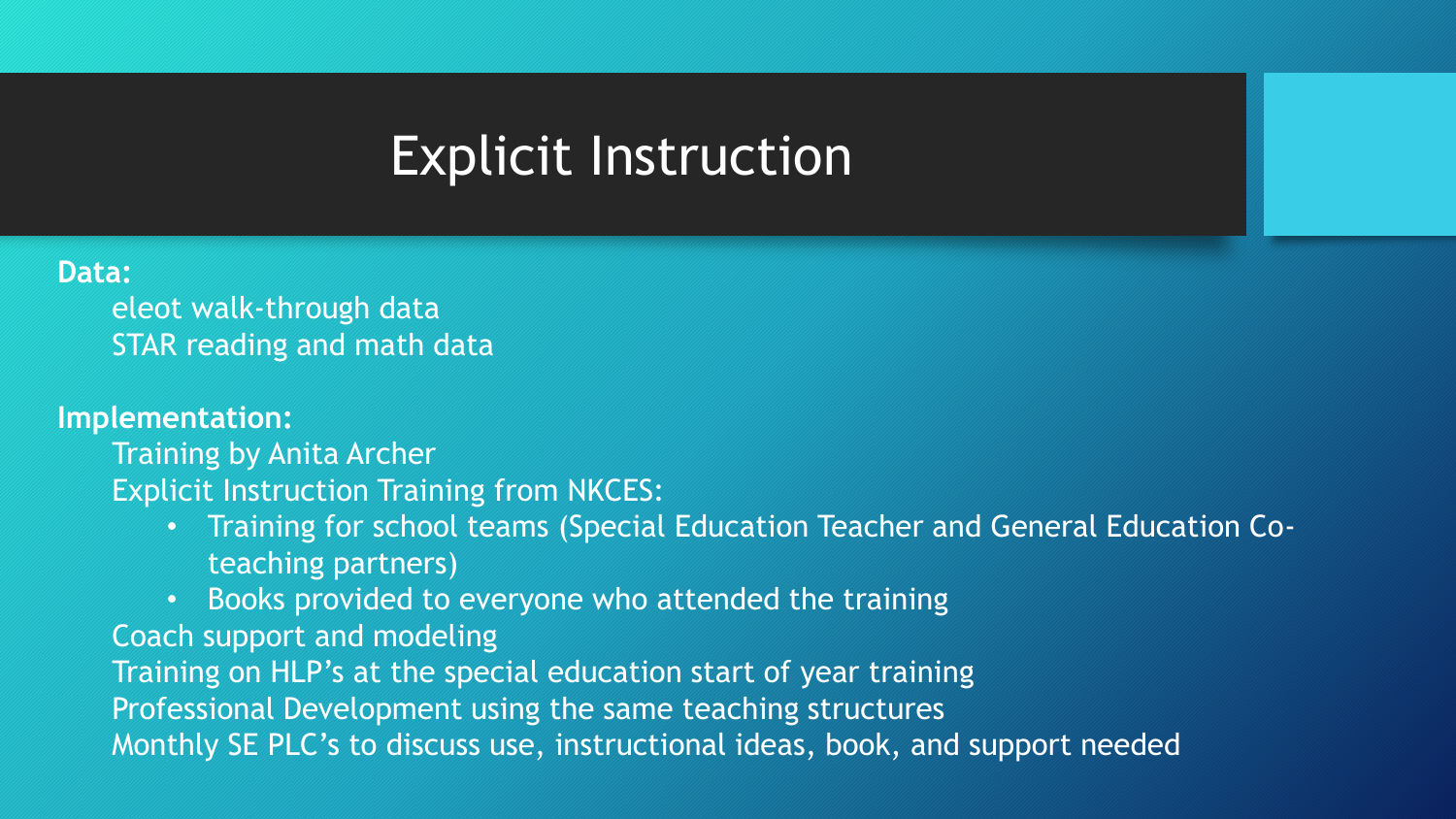District/School Wide: Increasing engagement and opportunities to respond for all students using teaching structures that promote accountability and interdependence.

Collaborative classroom focus: Explicit Instruction to maximize student academic growth.

> Resource Room Focus: Intensive data driven reading intervention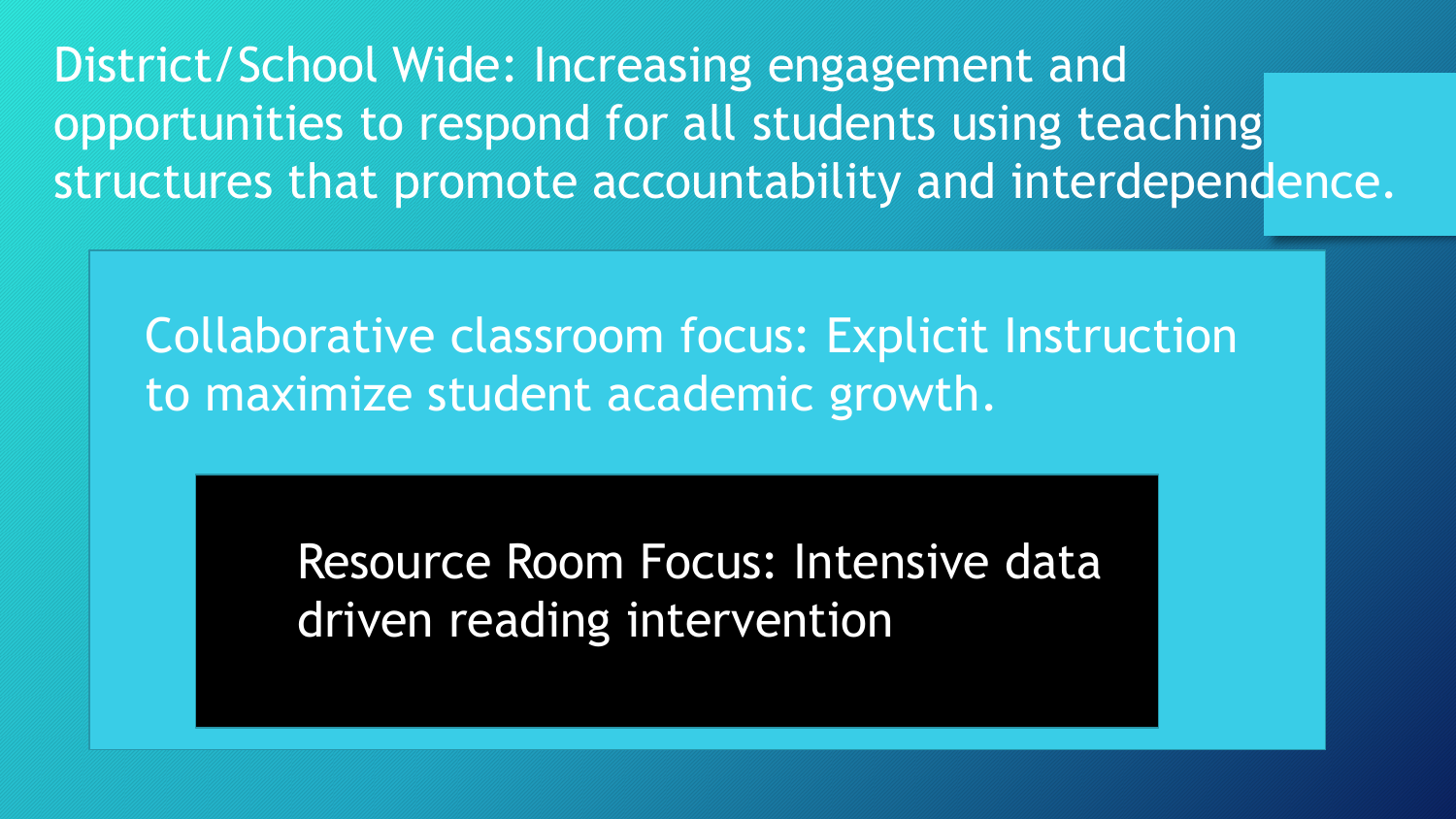#### Resource Focus: Intensive data driven reading intervention

# **High Leverage Practice Goals**

# •HLP 20: Provide intensive instruction.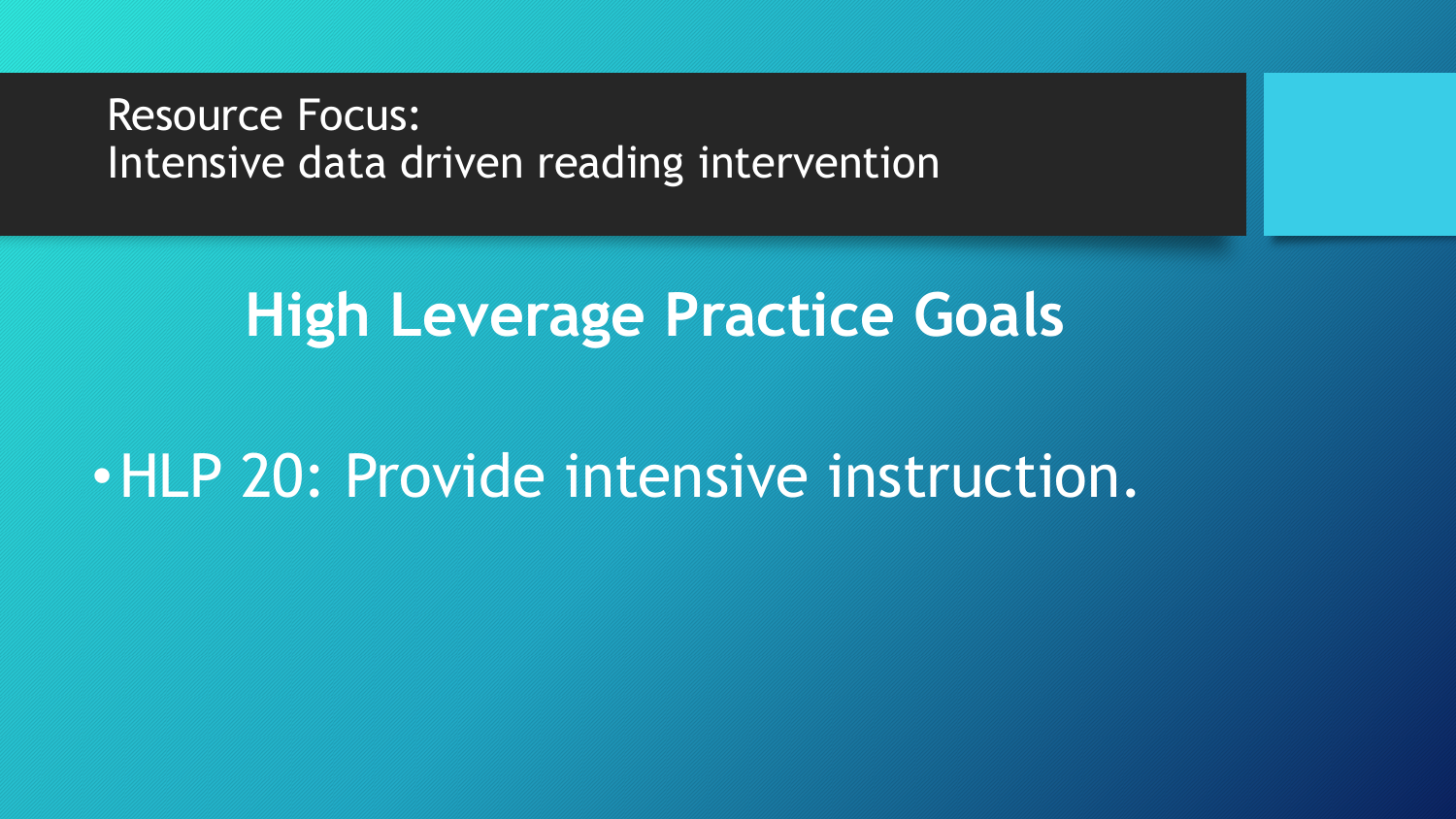#### **Data:**

eleot walk-through data STAR reading and math data Benchmark running record and placement data **Implementation and fidelity walk-throughs**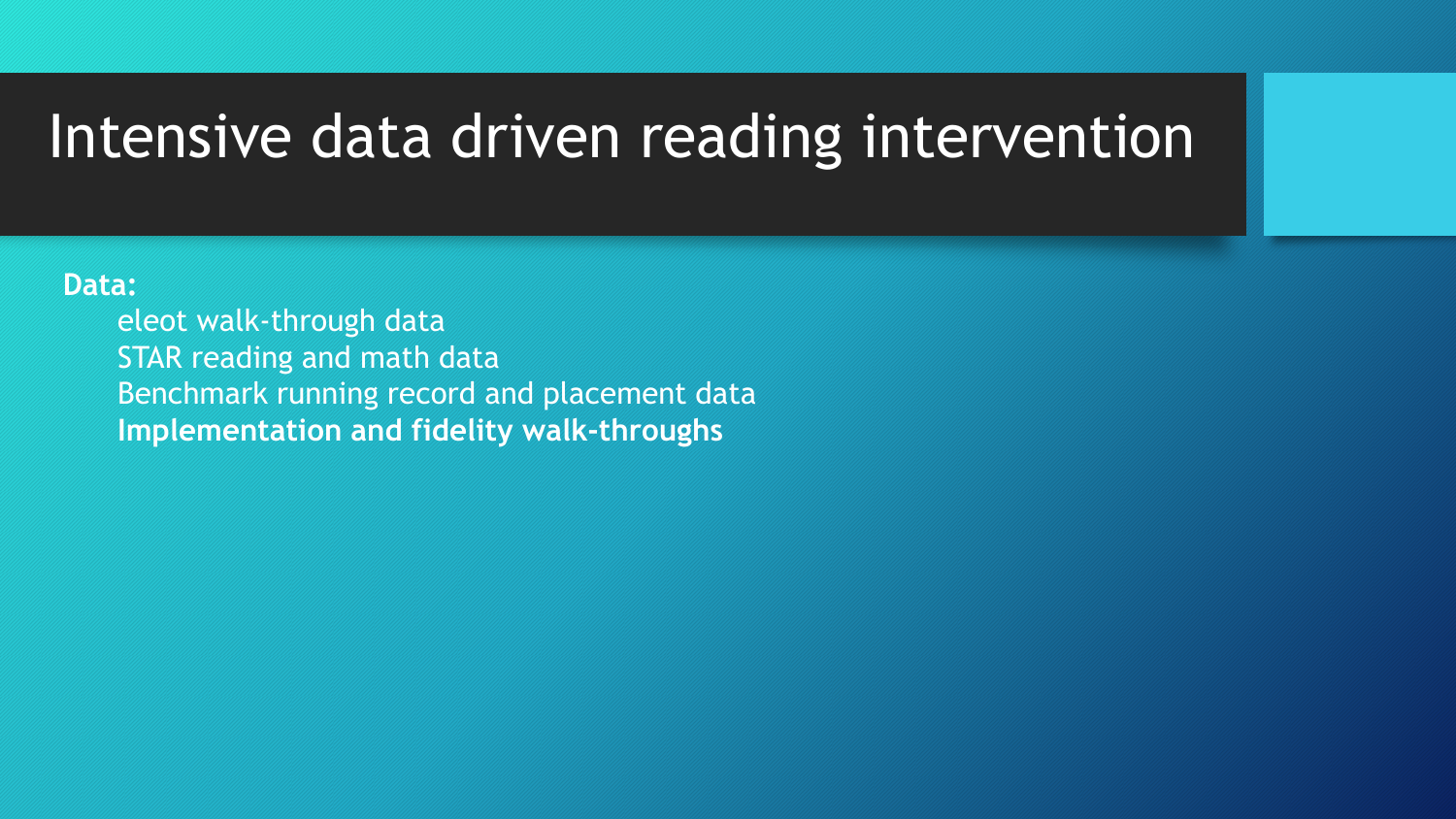#### **Implementation:**

- Intervention selection process (2 year process)
	- Started with 4 elementary schools
	- Schools determined their goals for a reading program (e.g
	- The reading programs were evaluation based in the criteria rubric (ESSA lists now helps with this process)
	- Reading program purchased
	- Training from company
- Bringing on Additional Schools
	- Observations at the original 4 schools
	- Additional training for each group of schools (about 4 6 schools at a time)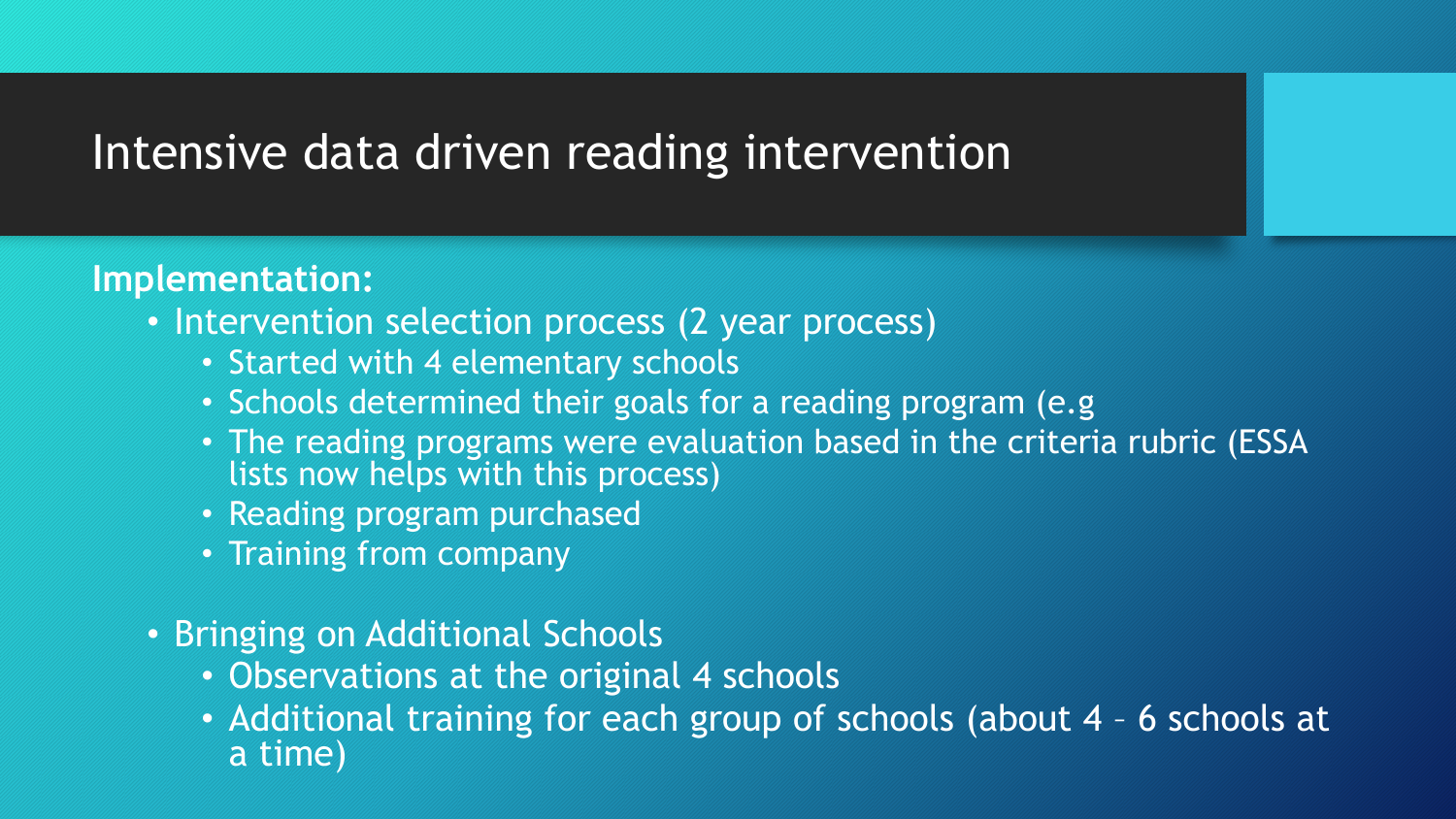#### **Implementation Support:**

- Coordinator and Coach support and modeling
- Monthly half day SE PLC's to analyze data, problem solve, and facilitate instructional conversations
- Live running record analysis
- When Readers Struggle Book Study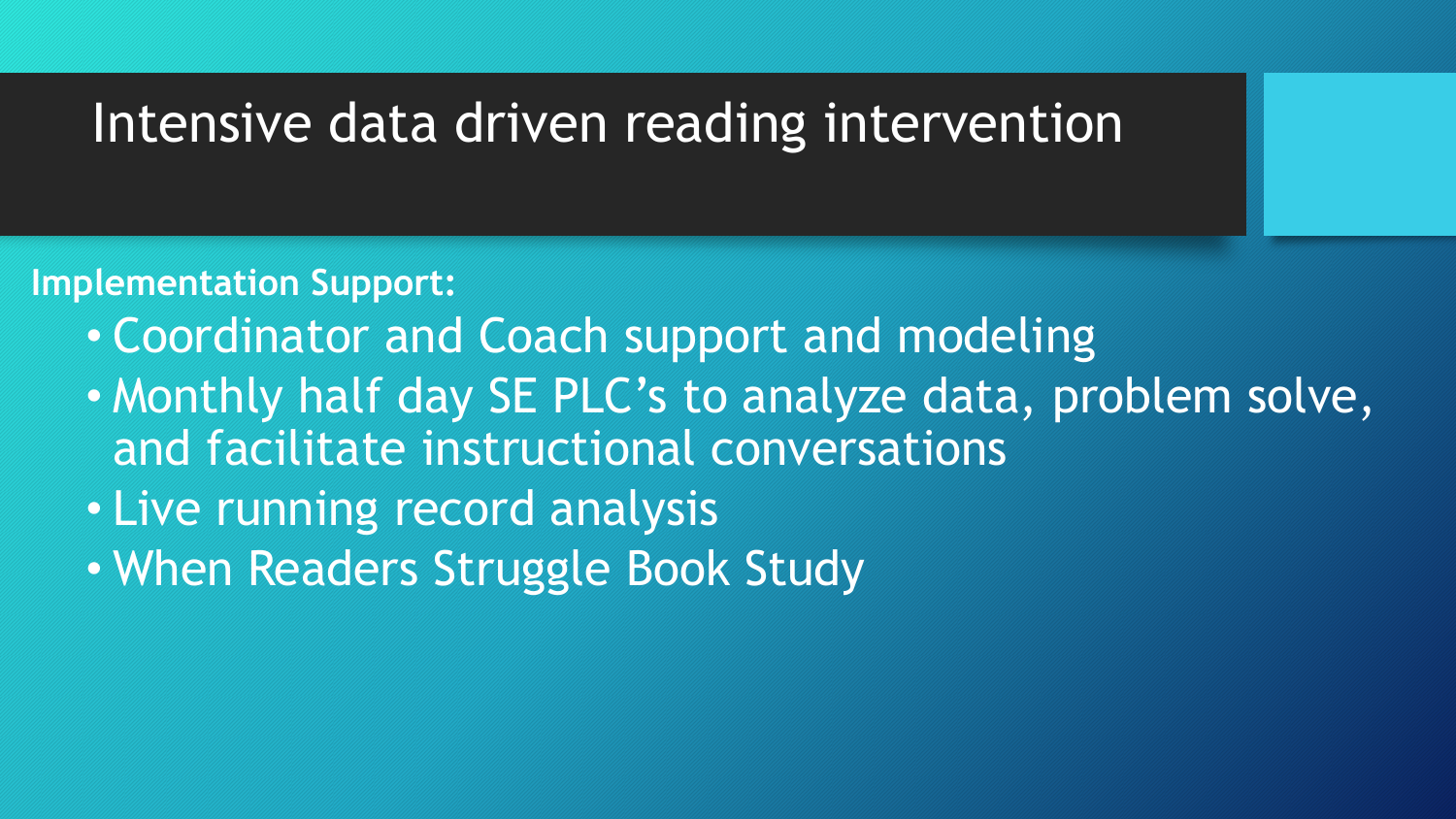#### Benefits:

- HLP6: Use student assessment data, analyze instructional practices, and make necessary adjustments that improve student outcomes.
- HLP 21: Teach students to maintain and generalize new learning across time and settings.
- Supported the school-wide and collaborative setting goals
- Focused PLC conversation that related to all
- Data that can be used to pinpoint students specific areas of growth
- Teacher data conversations are targeted
- Information is easily shared with co-teaching partners and can be used to help with differentiation within the core
- Increase in student confidence
- INCREASED STUDENT ACHIEVMENT